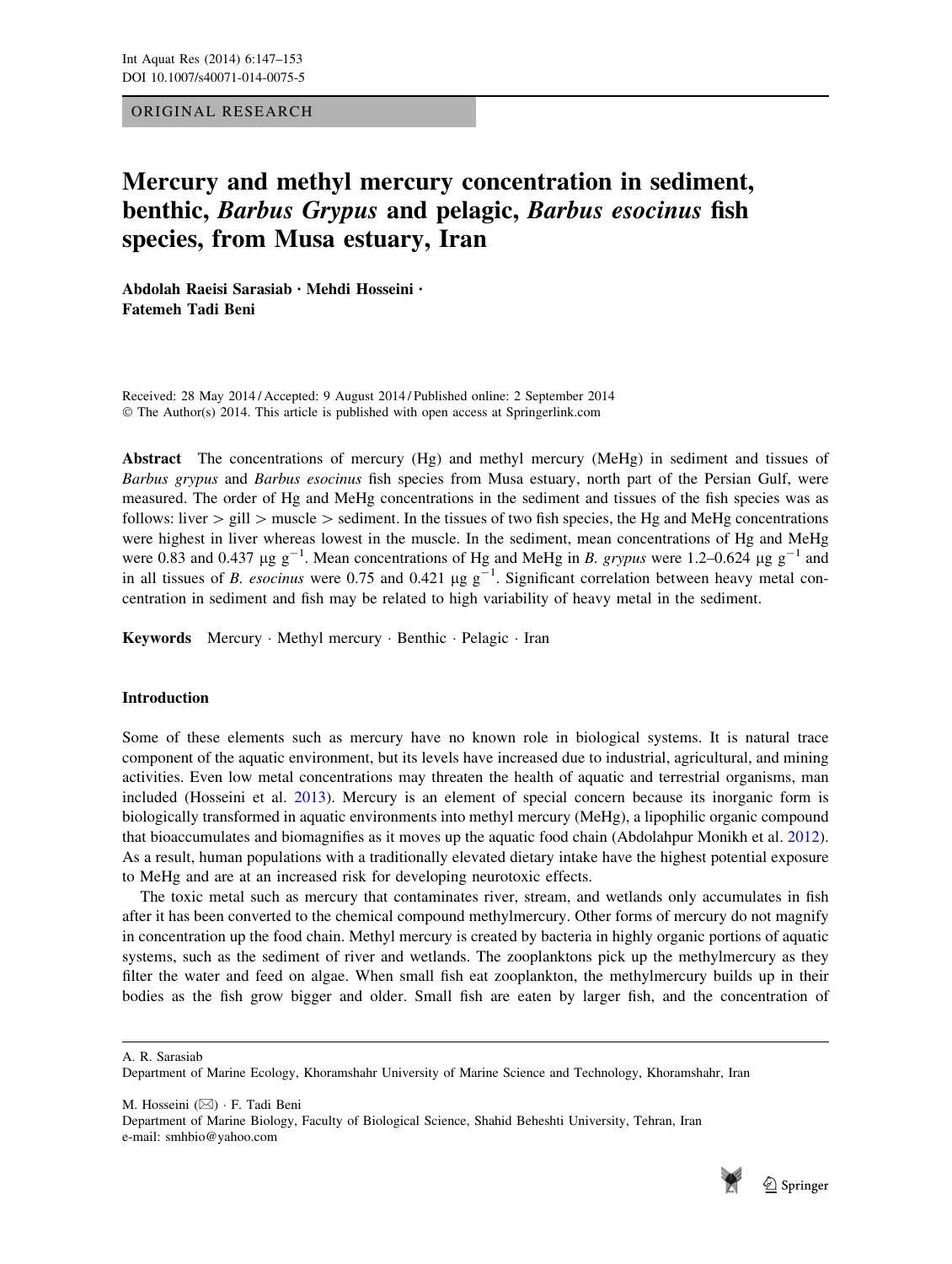methylmercury increases at each step in the aquatic food chain. It is highest in large walleye, northern pike, and other predatory fish. It's the methylmercury in these fish that poses the greatest threat to human health. Fetuses, people who rely on fish for much of their diet are most at risk from methylmercury, which can hamper normal development of the central nervous system (Beltrame and Marco [2010;](#page-5-0) Hosseini et al. [2013\)](#page-5-0).

Fish, which usually occupies the last levels of aquatic food chains, are considered as the main aquatic pathway for metals to be transferred into human body (Svensson et al. [1992\)](#page-6-0). Biological and ecological factors such as ecological needs, habitat, feeding habits have significant influences on metals bioaccumulation, bioavailability and, therefore, on their transference (Bustamante et al. [2003\)](#page-5-0). However, feeding habit plays a significant role in the accumulation of pollutants in organism's tissues (Svensson et al. [1992\)](#page-6-0).

The Persian Gulf is a shallow and semi-enclosed sea that its environment is changing rapidly (Sheppard et al. [2010\)](#page-6-0). The discovery of oil in this sea led to a massive increase in anthropogenic activities in the area. For instance, this sea has about 800 offshore oil platforms and tolerates the traffic of about 25,000 oil tankers each year. National Research Council in 1985 estimated that oil pollution in the Persian Gulf is 4.7 % of the whole oil pollution in the world (Hosseini et al. [2013](#page-5-0)). Musa estuary, one of the biggest estuaries in the Persian Gulf, is the most important fisheries resource for people of Mahshahr, Sarbandar, and Hendijan cities. Musa estuary is surrounded by more than 19 petrochemical units such as chlor-alkali plant and superphosphate plant. Therefore, this area is at a serious risk of mercury pollution. This study was to determine the levels of mercury and methyl mercury in the sediment and two fish species in Musa estuary, south Iran.

#### Materials and methods

Sampling was along the Musa estuary, north part of the Persian Gulf (Fig. 1). Surface sediments were collected by Van Veen Grab in October of 2011. Subsamples were taken from the uppermost layer of the sediment taking care to minimize contamination. The samples were frozen after collection and later thawed, dried at 50–60 °C in an oven and disaggregated in an agate mortar, before chemical treatment for total metal analysis. For each sample, a known quantity (1 g) of sediment was digested with a solution of concentrated  $\text{HClO}_4$  (2 ml) and HF (10 ml) to near dryness. Subsequently, a second addition of  $\text{HClO}_4$  (1 ml) and HF  $(10 \text{ ml})$  was made and the mixture was evaporated to near dryness. Finally, HClO<sub>4</sub>  $(1 \text{ ml})$  alone was added and the sample was evaporated until white fumes appeared. The residue was dissolved in concentrated HCl and diluted to 25 ml (Pirrone et al. [2001;](#page-5-0) Hosseini et al. [2013\)](#page-5-0).

Two fish species (Barbus Grypus and Barbus esocinus) were caught in October of 2011 (Table [1\)](#page-2-0). The samples placed on ice, immediately transported to the laboratory on the same day and stored at  $-20$  °C until analysis (Pirrone et al. [2001](#page-5-0)). For analysis, gill, muscle, and liver of each fish were dissected, freeze-dried, and



Fig. 1 A map showing Musa estuary

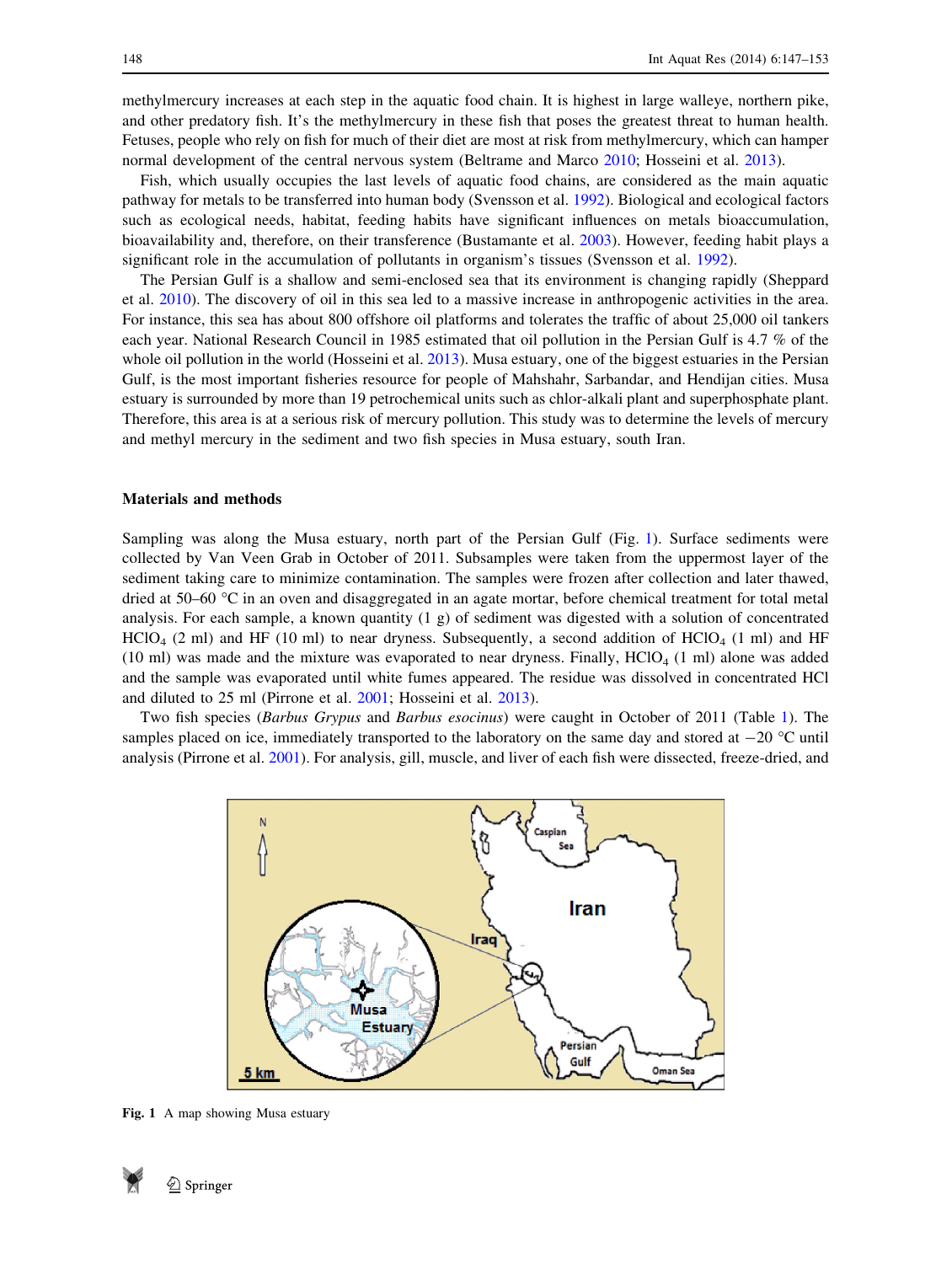| Scientific name | Feeding habitat                                 | <b>Sex</b> | n  | Weight $(g)$    | Length $(cm)$   |
|-----------------|-------------------------------------------------|------------|----|-----------------|-----------------|
| Barbus grypus   | Feed on benthic organism and tiny invertebrates | Females    | 35 | $1.182 \pm 7.2$ | $50.2 \pm 0.02$ |
|                 |                                                 | Males      | 40 | $870 \pm 1.3$   | $41.1 \pm 0.03$ |
| Barbus esocinus | Feeds more on shrimp and lobster                | Females    | 36 | $889 \pm 1.8$   | $43.3 \pm 0.01$ |
|                 |                                                 | Males      | 32 | $773 + 14$      | $38.1 \pm 0.04$ |

<span id="page-2-0"></span>Table 1 Feeding habit and biometry of selected species

crushed to uniform particle size. It was then drained under folds of filter, weighed, wrapped in aluminum foil and then frozen at 10  $^{\circ}$ C prior to analysis. The tissues were placed in clean watch glasses and were oven dried at 105 C for 1 h and later cooled in the desiccators. To determine the content of mercury, the samples (wet weight) was digested in amixture of 6 ml concentrated  $HNO<sub>3</sub>$  and 2 ml  $H<sub>2</sub>O<sub>2</sub>$  in microwave digestion system. Digested samples were subsequently diluted in 10 ml deionized water. Mercury was determined by the cold vapor technique, using an atomic absorption spectrometer (Unicam model 919). Blank samples were also processed to avoid possible contamination during the analysis. Standard reference material DORM 2 (National Research Council of Canada: dogfish muscle) was used to check the accuracy and precision of analytical procedures. Percent recovery means was105 %.

One-way analysis of variance (ANOVA) followed by Duncan post hoc test were used to compare the concentration of mercury and methyl mercury between species and fish tissues. The comparisons of mercury concentration between muscle, gill, and liver of fish species were carried out by  $t$  test. Table 1 shows scientific name, trophic level, sex, and mean body weight for the species of fish samples. All concentrations are reported in microgram per gram dry weight and a probability of  $p = 0.05$  was set to indicate statistical significance.

## Results

Total mercury and methyl mercury in sediment

Levels of mercury and methyl mercury in sediment samples collected from Musa estuary are given in Table 2. Total mercury in sediment varied from 0.09 to 1.92  $\mu$ g g<sup>-1</sup>, with average of 0.83  $\mu$ g g<sup>-1</sup>. Total methyl mercury in sediment varied from 0.11 to 1.52  $\mu$ g g<sup>-1</sup>, with average of 0.43  $\mu$ g g<sup>-1</sup>.

Total mercury in fish tissues

Levels of mercury in liver tissue varied from 0.18 to 2.84  $\mu$ g g<sup>-1</sup>, with average of 1.62  $\mu$ g g<sup>-1</sup>, while concentrations in the gill varied from 0.12 to 1.56  $\mu$ g g<sup>-1</sup>, with average of 0.93  $\mu$ g g<sup>-1</sup>, while concentrations in the muscle varied from 0.13 to 1.01  $\mu$ g g<sup>-1</sup>, with average of 0.57  $\mu$ g g<sup>-1</sup> for *B*. *grypus*. Levels of mercury in liver tissue varied from 0.08 to 1.67  $\mu$ g g<sup>-1</sup>, with average of 1.05  $\mu$ g g<sup>-1</sup>, while concentrations in the gill varied from 0.07 to 1.14  $\mu$ g g<sup>-1</sup>, with average of 0.62  $\mu$ g g<sup>-1</sup>, while concentrations in the muscle varied from 0.04 to 0.93  $\mu$ g g<sup>-1</sup>, with average of 0.28  $\mu$ g g<sup>-1</sup> for *B*. *esocinus*.

**Table 2** Mercury and methyl mercury concentration ( $\mu$ g g<sup>-1</sup>) in sediment and liver, gill, and muscle of fish species

| Pollutant | <b>Species</b>  |               | Liver            | Gill             | Muscle           | Sediment        |
|-----------|-----------------|---------------|------------------|------------------|------------------|-----------------|
| Hg        | Barbus grypus   | Mean $\pm$ SE | $1.62 \pm 0.13$  | $0.93 \pm 0.52$  | $0.57 \pm 0.32$  | $0.83 \pm 0.15$ |
|           |                 | Range         | $0.18 - 2.84$    | $0.12 - 1.56$    | $0.13 - 1.01$    | $0.09 - 1.92$   |
|           | Barbus esocinus | Mean $\pm$ SE | $1.05 \pm 0.1$   | $0.62 \pm 2.18$  | $0.28 \pm 0.17$  |                 |
|           |                 | Range         | $0.08 - 1.67$    | $0.07 - 1.14$    | $0.04 - 0.93$    |                 |
| MeHg      | Barbus grypus   | Mean $\pm$ SE | $0.848 \pm 0.25$ | $0.632 \pm 0.23$ | $0.248 \pm 0.34$ | $0.43 \pm 0.11$ |
|           |                 | Range         | $0.115 - 1.877$  | $0.134 - 1.304$  | $0.072 - 0.842$  | $0.11 - 1.52$   |
|           | Barbus esocinus | Mean $\pm$ SE | $0.621 \pm 1.42$ | $0.448 \pm 1.29$ | $0.215 \pm 0.12$ |                 |
|           |                 | Range         | $0.095 - 1.602$  | $0.074 - 0.947$  | $0.053 - 0.740$  |                 |
|           |                 |               |                  |                  |                  |                 |

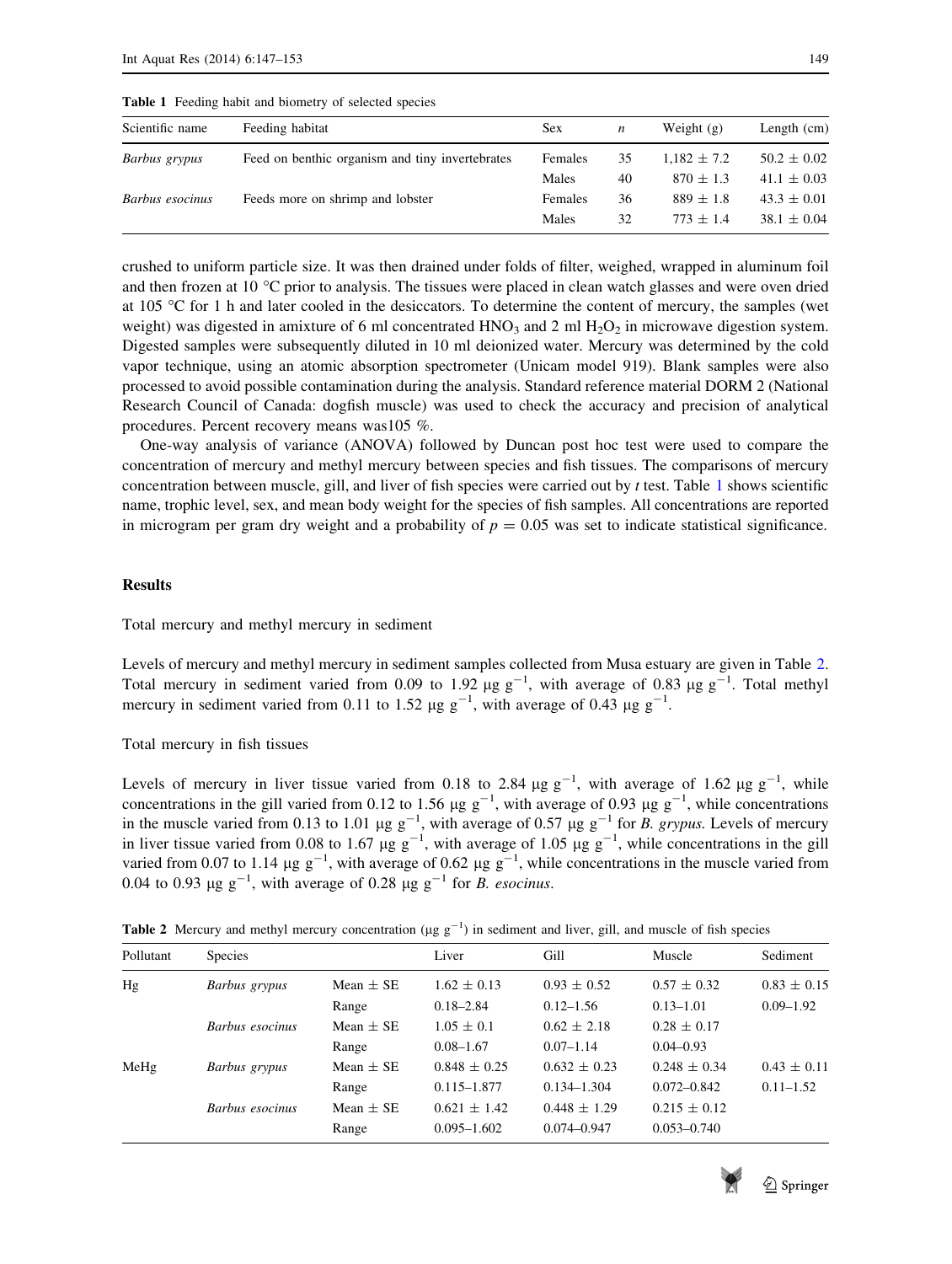Total methyl mercury in fish tissues

Levels of methyl mercury in liver tissue varied from 0.115 to 1.84  $\mu$ g g<sup>-1</sup>, with average of 0.84  $\mu$ g g<sup>-1</sup>, while concentrations in the gill varied from 0.134 to 1.30  $\mu$ g g<sup>-1</sup>, with average of 0.963  $\mu$ g g<sup>-1</sup>, while concentrations in the muscle varied from 0.072 to 0.84  $\mu$ g g<sup>-1</sup>, with average of 0.24  $\mu$ g g<sup>-1</sup> for *B*. *grypus*. Levels of methyl mercury in liver tissue varied from 0.095 to 1.60  $\mu$ g g<sup>-1</sup>, with average of 0.62  $\mu$ g g<sup>-1</sup>, while concentrations in the gill varied from 0.074 to 0.94  $\mu$ g g<sup>-1</sup>, with average of 0.44  $\mu$ g g<sup>-1</sup>, while concentrations in the muscle varied from 0.053 to 0.74  $\mu$ g g<sup>-1</sup>, with average of 0.21  $\mu$ g g<sup>-1</sup> for *B. esocinus.* 

## Discussion

## Pollutants in sediment

Mercury can enter the aquatic environment from a number of sources including hazardous substance spills from various refineries, petrochemical, and oil industries (Abdolahpur Monikh et al., [2012\)](#page-5-0). Musa estuary is surrounded by more than 19 petrochemical units such as chlor-alkali plant and superphosphate plant. Besides, some main creeks of this estuary flow into two crowded and industrialized cities and consequently receive huge amounts of domestic effluents and urban wastewaters (Abdolahpur Monikh et al. [2012\)](#page-5-0). The Musa estuary is the nearest creek to Mahshahr City, petrochemical units, and constructions of PETZONE (Mooraki et al. [2009\)](#page-5-0). In addition, Imam Port that is one of the biggest ports in Iran is located in the mouth of this estuary. Therefore, Musa estuary receives mercury from the different types of surrounding areas (Abdolahpur Monikh et al. [2013](#page-5-0); Hosseini et al. [2013](#page-5-0)).

## Pollutants in fish

During current study, mercury concentrations in tested tissues of all the fishes decreased in order liver  $>$ gill  $>$  muscle (Fig. 2). Some tissues such as liver are considered as target organs for metals accumulation (Yi et al. [2008\)](#page-6-0). The very high levels pollutants in the liver fish species in comparison to other tissues may be related to the content of metallothionein protein in liver. Metallothionein protein that plays a significant role in the regulation and detoxification of metal is produced in high levels in liver tissue (Pourang et al. [2005](#page-5-0)). This protein contains a high percentage of amino group, nitrogen, and sulfur that sequester metals in stable complexes (Pourang et al. [2005](#page-5-0); Yi et al. [2008\)](#page-6-0). In other studies, the comparison on metals accumulation between all tissues fish show that bioaccumulation of metals was more in liver than other tissues (Sheppard et al. [2010](#page-6-0); Abdolahpur Monikh et al. [2013;](#page-5-0) Hosseini et al. [2013](#page-5-0)).



Fig. 2 Mercury and methyl mercury concentration ( $\mu$ g g<sup>-1</sup>) in tissues of the fish species

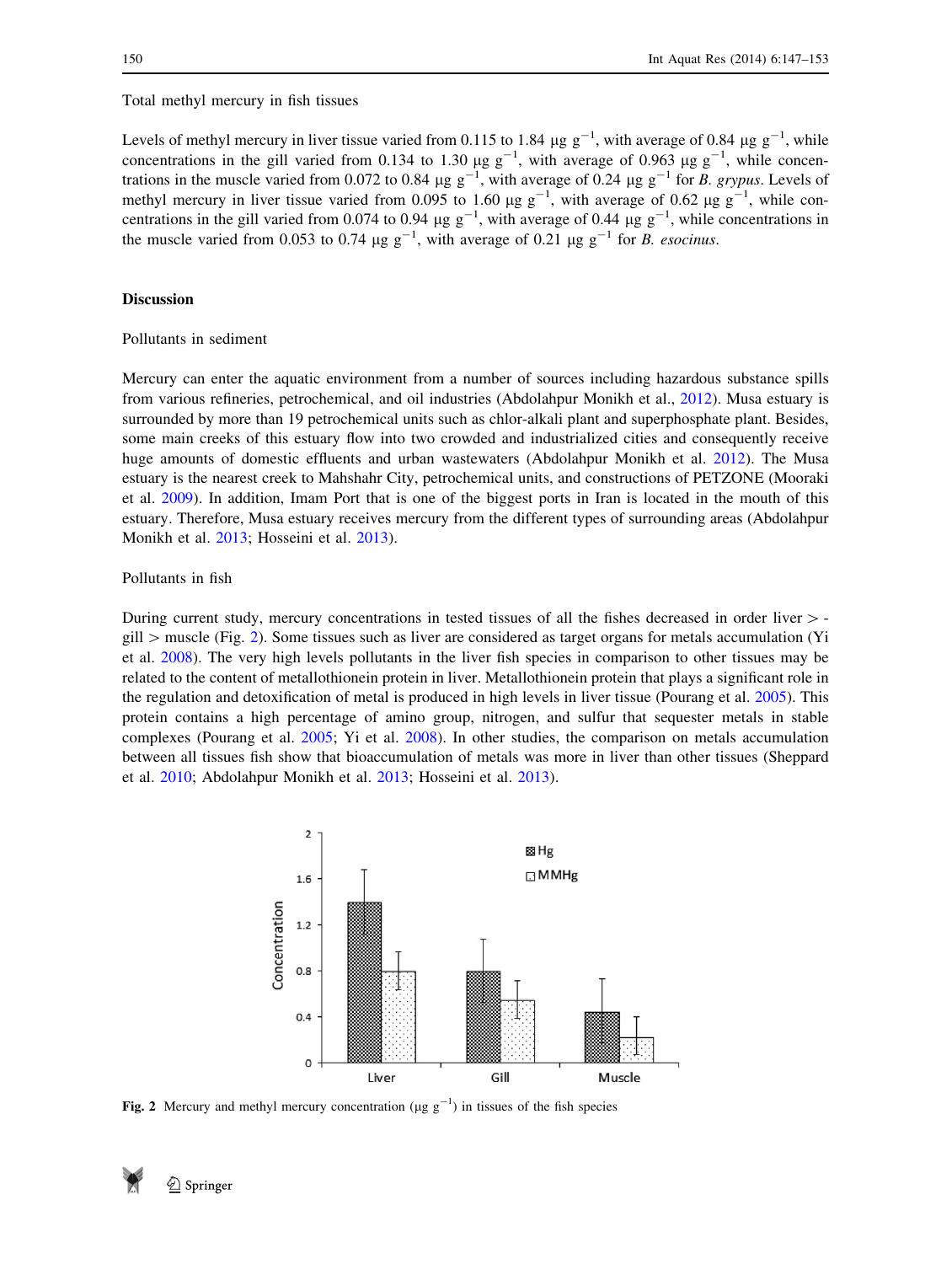Gills usually reflect the concentrations of metals in surrounding water (Abdolahpur Monikh et al. [2013\)](#page-5-0). This organ is directly in contact with water and suspended materials, thus could absorb different substances from the surrounding environment. They also serve a variety of physiological functions such as osmoregulation and gas exchange. Due to these functions, gills have remarkable influences on the exchange of toxic metals between a fish and its environment (Farkas et al. [2003\)](#page-5-0).

The result also showed that there are differences in mercury and methyl mercury concentration in the different species. The difference of metal level in species can reflect differences in tropic level, habitat condition, and feeding behavior (Cheng et al. [2011](#page-5-0); Burger et al. [2005\)](#page-5-0). The difference in studied species was certainly caused by habitat condition and habitat. B. Grypus lives in close association with sediment and feeds mainly upon benthic organism. Higher mercury and methyl mercury level in B. grypus can refer to habitat condition as a sedimentary fish because sediment accumulated more mercury and benthic organism linked to mercury exposure (Abdolahpur Monikh et al. [2013\)](#page-5-0).

The concentration of mercury and methyl mercury in the pelagic fish, B. esocinus may be related to crustaceans eating habits of the fish. The diet of B. esocinus consists of shrimp and lobster. Mercury can readily accumulate within crustacean tissues at much higher levels and transfer to top predators that feed them (Farkas et al. [2003](#page-5-0); Abdolahpur Monikh et al. [2013](#page-5-0)).

The level of total mercury and methyl mercury in two species correlates positively with length and weight. The average size and weight in females were higher than those in male species. Therefore, we found that higher pollutant levels were in tissues of female species, because female species were both longer and heavier than male fishes. Since larger fishes generally exhibit higher contaminant levels in their bodies (Agah et al. [2006](#page-5-0); Abdolahpur Monikh et al. [2012\)](#page-5-0) and fishes that eat higher organisms also accumulate more contaminants when comparing to fishes that eat a range of different foods or eat smaller organisms (Storelli et al. [2007](#page-6-0)). The larger fish specimens have been exposed a longer time compared to smaller and thus bioaccumulated higher mercury concentrations. Larger specimens are also more dependent to bed (benthic) and less to surface (pelagic) in comparison to smaller specimens and thus are longer present in polluted sediment (Storelli et al. [2007](#page-6-0); Hosseini et al. [2013](#page-5-0)).

#### Correlation between pollutants' concentrations in fish tissues

Significant correlation between mercury and methyl mercury concentrations reflect beginning the detoxification process and proceeding of Hg–MeHg complex, detoxification process is under the influence of species type, tissue properties, chemical form of methyl mercury and mercury, and the exact mechanism are not apparent (Pirrone et al. [2001](#page-5-0); Cheng et al. [2011](#page-5-0)). Positive correlation was found between the two pollutants in both species and highest correlation was in liver of B. grypus (Fig. 3). But this correlation was not statistically significant in both species.



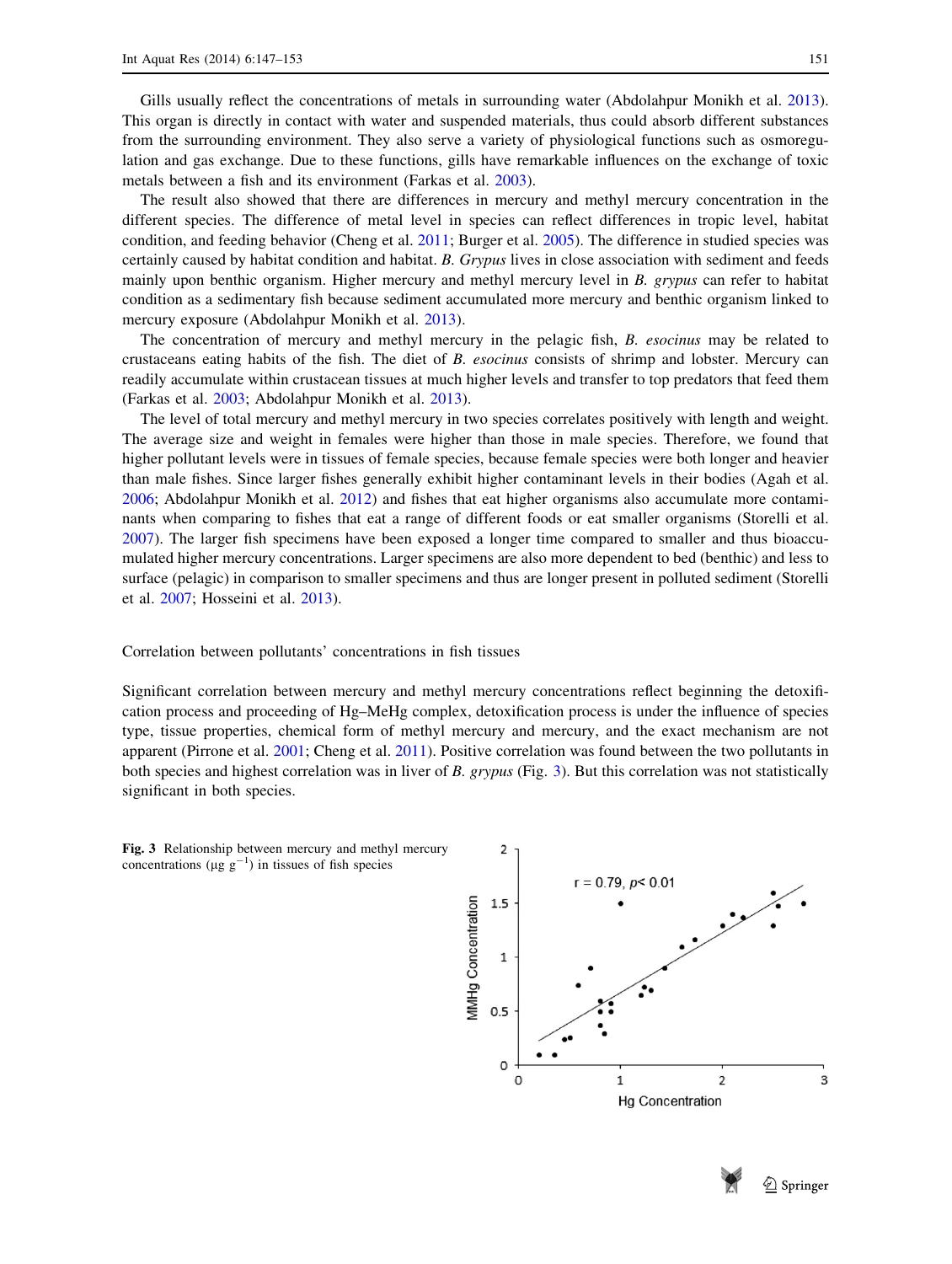<span id="page-5-0"></span>Correlation between fish and sediment

No significant correlation was found between metal concentrations in sediment and fish tissues ( $p > 0.05$ ). It is suggested that the lack of significant correlation between metal concentration in sediment and fish tissues may be related to low variability between metal levels in the sediment of different stations. Therefore, we can argue that, in spite of being demersal species, B. esocinus and B. grypus could not be considered as suitable biomonitor agents for heavy metal contamination in the study area.

## **Conclusion**

The results showed that the accumulation of mercury and methyl mercury varied among species, sex, and tissues. However, the two fish species from Musa estuary showed relatively high metal concentration in their liver tissues, but the concentration of pollutants in their muscle was below the dangerous limits proposed by FAO, WHO, and EC. Our result confirmed that feeding modes play basic and significant role in the control of metal accumulation.

Acknowledgments The author would like to thank Dr. Bahram Kiabi for field assistance. This work was funded by Khoramshahr Marine Science and Technology University and Institute of Marine Environmental Studies (NIMES) of Tehran, Iran.

Open Access This article is distributed under the terms of the Creative Commons Attribution License which permits any use, distribution, and reproduction in any medium, provided the original author(s) and the source are credited.

#### References

- Abdolahpur Monikh F, Peery S, Karami O, Hosseini M, Bastami AA, Ghasemi AF (2012) Distribution of metals in the tissues of benthic, Euryglossa orientalis and Cynoglossus arel., and Bentho-Pelagic, Johnius belangerii., fish from Three estuaries, Persian Gulf. Bull Environ Contam Toxicol 18:319–324
- Abdolahpur Monikh F, Karami O, Hosseini M, Karami N, Abdi Bastami A, Ghasemi AF (2013) The effect of primary producers of experimental aquatic food chains on mercury and PCB153 biomagnification. Ecotoxicol Environ Saf 94:112–115

Agah H, Leermakers M, Elskens M, Fatemi SMR, Baeyens W (2006) Total mercury and methyl mercury concentrations in fish from the Persian Gulf and the Caspian Sea. Water Air Soil Pollut. doi:[10.1007/s11270-006-9281-0](http://dx.doi.org/10.1007/s11270-006-9281-0)

Al-Saleh I, Shinwari N (2002) Preliminary report on the levels of elements in four fish species from the Arabian Gulf of Saudi Arabia. Chemosphere 48:749–755

Beckvar N, Field J, Salazar S, Hoff R (1996) Contaminants in aquatic habitats at hazardous waste sites: mercury. NOAA, Seattle

Beltrame MO, Marco SGD (2010) Influences of sex, habitat, and seasonality on heavy-metal concentrations in the burrowing crab (Neohelice granulate) from a coastal lagoon in Argentina. Arch Environ Contam Toxicol 58:746–756

Burger J, Gochfeld M (2005) Heavy metals in commercial fish in New Jersey. Environ Res 99(3):403–412

Bustamante P, Bocher P, Cherel Y, Miramand P, Caurant F (2003) Distribution of trace elements in the tissues of benthic and pelagic fish from the Kerguelen Islands. Sci Total Environ 313:25–39

Cheng Z, Liang P, Shao D-D, Wu S-C, Nie X-P, Chen K-C, Li K-B, Wong M-H (2011) Mercury biomagnification in the aquaculture pond ecosystem in the Pearl River Delta. Arch Environ Contam Toxicol 61:491–499

Farkas A, Salanki J, Specziar A (2003) Age and size-specific patterns of heavy metals in the organs of freshwater fish Abramis brama L. populating a low-contaminated site. Water Res 37:959–964

Gewurtz SB, Bhavsar SP, Fletcher R (2011) Influence of fish size and sex on mercury/PCB concentration: importance for fish consumption advisories. Environ Int 37:425–434

Hosseini M, Nabavi SMB, Parsa Y (2013) Bioaccumulation of mercury in trophic level of benthic, benthopelagic, pelagic fish species and sea bird from Arvand river, Iran. Biol Trace Elem Res. doi:[10.1007/s12011-013-9841-2](http://dx.doi.org/10.1007/s12011-013-9841-2)

Mooraki N, Esmaeli Sari A, Soltani M, & Valinassab T (2009) Spatial distribution and assemblage structure of macrobenthos in a tidal creek in relation to industrial activities. Int J Environ Sci Techn 6(4):651–662

Phillips GR, Lenhart TE, Gregory RW (1980) Relation between trophic position and mercury accumulation among fishes from the Tongue river reservoir. Environ Res 22:73–80

Pirrone N, Costa P, Pacyna JM, Ferrara R (2001) Mercury emissions to the atmosphere from natural and anthropogenic sources in the Mediterranean region. Atmos Environ 35:2997–3006

Pourang N, Nikouyan A, Dennis JH (2005) Trace element concentrations in fish, surficial sediments and water from northern part of the Persian Gulf. Environ Monit Assess 109:293–316

Ratkowsky DA, Dix TG, Wilson KC (1975) Mercury in fish in the Derwent estuary, Tasmania, and its relation to the position of the fish in the food chain. Austral J Mar Freshw Res 26:223–231